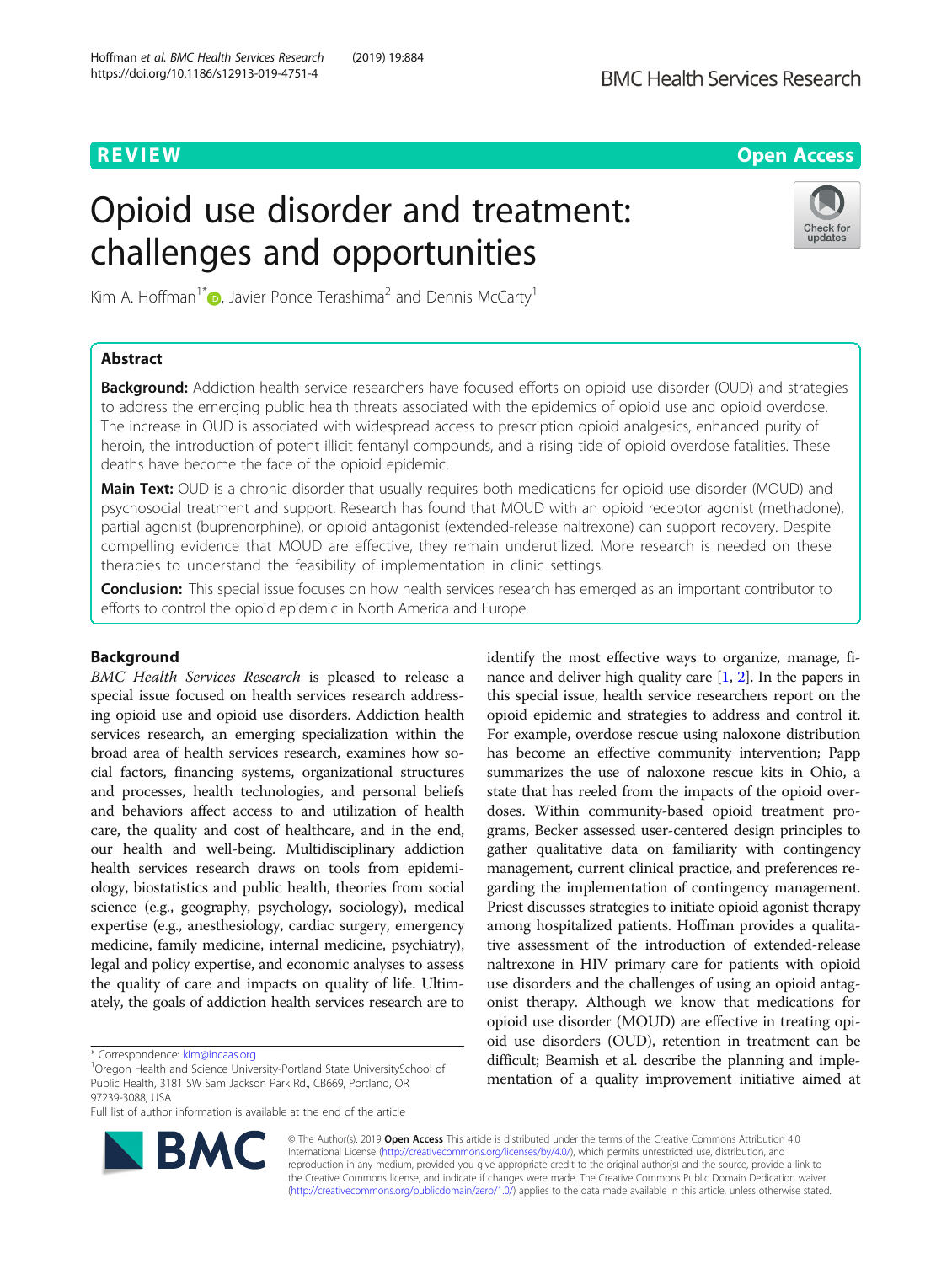keeping people in care through changes to workflow and care processes in Vancouver, Canada.

Opioids are natural or synthetic chemicals that bind to opioid receptors in the central nervous system and can reduce feelings of pain. The 1961 Single Convention on Narcotic Drugs (United Nations) classifies opioids as narcotics and regulates medical use, distribution and access through the International Narcotics Control Board (INCB). Opioids have the potential for misuse and addiction. Worldwide, use of opioid analgesics doubled between 2001 and 2003 and 2011–2013 [\[3](#page-3-0)]. There is growing concern about the misuse of opioids in Africa, in particular the access and use of Tramadol [\[4](#page-3-0)] but the public health emergency is most apparent in North America and parts of Europe [\[5](#page-3-0)]. This increase in misuse is associated with widespread access to prescription opioid analgesics, enhanced purity of heroin, the introduction of potent illicit fentanyl compounds, and a rising tide of opioid overdose fatalities.

In the United States, which leads the world in opioid consumption, prescriptions for hydrocodone and oxycodone greatly increased in the late 1990s [[6\]](#page-3-0). Though mostly used for cancer related pain, opioids are also commonly prescribed as a treatment for chronic and acute non-cancer pain conditions [\[7](#page-3-0)] despite controversies about their effectiveness and safety with long-term use [[8](#page-3-0)], adverse effects [[9,](#page-3-0) [10\]](#page-3-0), loss of analgesic effectiveness of the drug with long term use [[11\]](#page-3-0), addiction potential  $[12, 13]$  $[12, 13]$  $[12, 13]$  $[12, 13]$ , and drug diversion  $[14]$  $[14]$ . Prescription drug abuse is the fastest growing drug problem in the U.S; up to 1 in 4 people receiving long-term opioid therapy in a primary care setting can struggle with a moderate to severe opioid use disorder [\[15](#page-4-0)–[17\]](#page-4-0). According to the Centers for Disease Control, important factors responsible for the OUD epidemic include patients receiving more than one prescription from multiple providers or taking very high doses of the medication [\[18](#page-4-0)]. These trends were seen in other developed countries; for example, between 1992 and 2012, opioid dispensing episodes increased 15-fold in Australia [\[19](#page-4-0)] and total prescription opioid analgesic dispensing increased across Canada until 2011 [[20\]](#page-4-0).

More than 700,000 individuals died from a drug overdose between 1999 and 2017 in the U.S. [\[18](#page-4-0)]. Drug overdose fatalities exceeded 70,000 in 2017 and two-thirds (68%) was attributable to opioids [\[21](#page-4-0)]. Synthetic opioids were involved in almost 60% of all opioid-involved overdose deaths; a 45% increase from 2016 to 2017 [\[21\]](#page-4-0). Deaths from heroin related overdoses remained relatively stable in 2017 at just over 15,000 deaths [\[21](#page-4-0)]. There are increasing concerns about the involvement of synthetic opioids in drug overdoses, in particular, illicit fentanyl sold in the heroin market [[22](#page-4-0)]. Most deaths due to fentanyl originate from illicitly produced fentanyl, not prescribed fentanyl [[23](#page-4-0)].

In 2013, the U.S. Food and Drug Administration raised concerns about the risks of overprescribing long-acting opioid analgesics. Long acting opioid formulations may contain three times the dose of immediate release tablets and can lead to respiratory depression and death when crushed, injected or taken with alcohol [[24](#page-4-0)]. Controversy exists about the risk of abuse with short and long acting formulations. The controlled-release oral formulations are aimed to reduce the abuse liability due to a gradual onset and sustained delivery of medication; however, abuse may develop with these formulations because users may misuse or tamper with the formulation to evade the gradual release feature. Furthermore, sustained release oxycodone product has a bi-phasic release pattern such that its initial speed of delivery begins to approach that of immediate-release oxycodone [[25](#page-4-0)]. Thus, patients may mistakenly believe that extended-release products are safer [[26](#page-4-0)]. A greater risk of abuse and overdose is seen among patients who receive multiple opioid prescriptions, overlapping opioids, overlapping opioids and benzodiazepines and opioids at high dosage levels [[27,](#page-4-0) [28](#page-4-0)]. Unsafe and high risk prescriptions of opioids may be linked to deficiencies in the management of pain conditions in different populations, including those at risk of addiction, and difficulties adapting guidelines to patients who have multiple pain disorders [[29](#page-4-0)].

The opioid crisis provides opportunity to develop and test new theories to ameliorate the harms of drug use and to invent tools that are applicable to the emergence of new drugs (e.g., methamphetamine and synthetic cannabinoids) and new drug use challenges (e.g., vaping). Addiction health services research tracks and assesses opioid use and misuse around the globe. The United Nations Office on Drugs and Crime updates its World Drug Report annually tracking use of amphetamine type stimulants, cannabis, cocaine, opioids and other drug use and problems associated with the production, manufacturing and use of illicit substances [[30\]](#page-4-0). Similarly, the European Monitoring Centre for Drugs and Drug Addiction tracks overdoses, mortality and other problems associated with drug and opioid use. Health service investigators are reporting on levels of opioid misuse in Australia [\[19](#page-4-0), [31\]](#page-4-0), Brazil [[32\]](#page-4-0) and Southeast Asia  $[33, 34]$  $[33, 34]$  $[33, 34]$  $[33, 34]$  $[33, 34]$ , which are also are seeing troubling levels of opioid misuse.

#### Treatment for opioid use disorder

Opioid use disorder is a chronic disorder that often requires both medication for opioid use disorder (MOUD) and psychosocial treatment and support. Rigorous research has found that MOUDs with an opioid receptor agonist (methadone), partial agonist (buprenorphine), or opioid antagonist (extended-release naltrexone) can facilitate recovery from opioid use disorders [\[35\]](#page-4-0). Methadone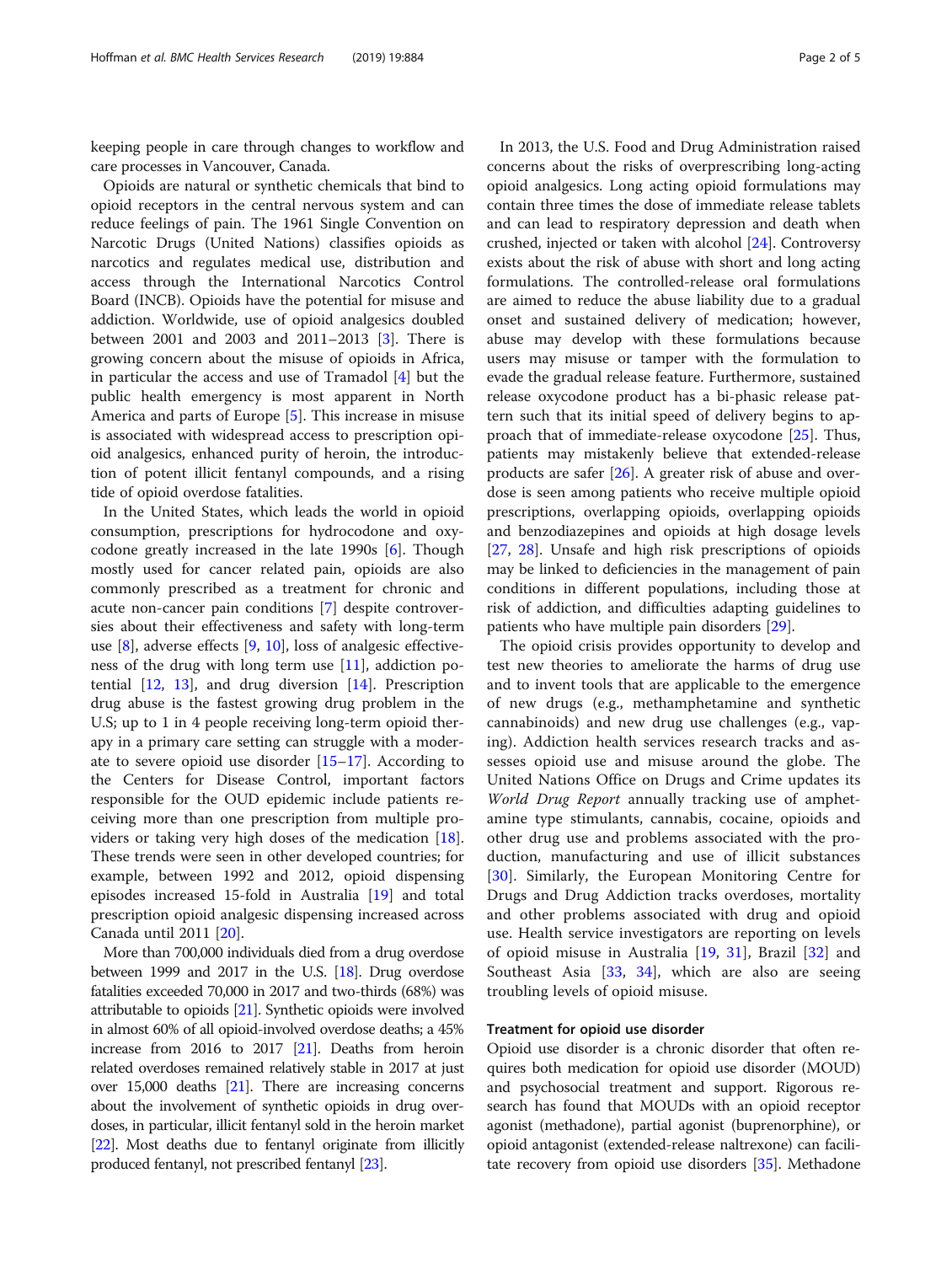has been widely used since the 1960s. Buprenorphine, a partial opioid agonist with a better safety profile, was introduced in France in the 1990s and approved in the US in 2002. MOUDs work by reducing withdrawal symptoms and opioid cravings while decreasing the biological response to future drug use. Individuals receiving MOUDs cease or decrease their use of injection drugs and thus lower their rates of contracting infectious diseases. A recent report by the National Academies of Science, Engineering and Medicine found that individuals undergoing long term treatment with methadone or buprenorphine reduced the risk of death 50% [[36\]](#page-4-0). Two clinical trials found that extended release naltrexone and buprenorphine inhibited return to use when patients initiated medication in inpatient or residential detoxification programs [\[37](#page-4-0), [38\]](#page-4-0).

MOUD treatment is often coupled with counseling and behavioral therapies, such as Cognitive Behavioral Therapy. In the U.S., federal regulations require centers that dispense methadone to provide counseling and federal legislation encourages physicians who prescribe buprenorphine to refer patients for counseling [\[39](#page-4-0)]. Despite these requirements, there are no counseling approaches specifically designed for patients with opioid use disorder and therapists are frequently not using evidence-based psychosocial interventions. Participation in individual and group therapy, moreover, can help patients remain engaged in their recovery and inhibit return to use. Although some patients have successfully maintained abstinence using only psychosocial approaches, counseling without support from MOUD is often associated with a return to use [[40](#page-4-0)].

Despite compelling evidence that MOUD is effective, these medications remain underutilized. This is due in part to the need for daily dosing for most of the medications. Recent advances are changing the landscape, however. Extended-release naltrexone (XR-NTX), a deep muscle injection that lasts 28 days, eliminates the need for daily dosing. A once-monthly buprenorphine injection, Sublocade®, became FDA approved in 2017 and Probuphine®, an implantable buprenorphine product, was approved in 2016. Both medications can improve treatment retention. However, limited access to these and other MOUDs has hindered efforts to address the opioid addiction epidemic [[41](#page-4-0)]. Only 36% of specialty substance use disorder treatment organizations in the U.S. provided any of the FDA approved MOUDs [\[42](#page-4-0)]. Additionally, more research is needed on these therapies to understand the feasibility of implementation in primary care and correctional settings.

#### Main body

Addiction health services research has emerged as a contributor to efforts to control the opioid epidemic in North America and Europe. Health surveillance systems monitor trends in opioid overdose and the shift in the epidemic from illicit heroin to prescription analgesics to illicitly manufactured fentanyl and its analogues. A Comparison of Canadian and U.S. policies regulating use of opioid agonist therapies suggested that the limits on methadone and buprenorphine in the U.S. are antiquated and that individuals with opioid use disorders can benefit from additional opioid agonist therapies [\[43](#page-4-0)]. European [[44\]](#page-4-0) and Canadian [[45](#page-4-0)] trials of diacetylmorphine document the value of using pharmaceutical heroin as an opioid agonist therapy for individuals who are nonresponsive to methadone or buprenorphine. In the U.S., the Affordable Care Act and Medicaid expansion facilitated access to treatment for opioid use disorders [\[46](#page-4-0)–[49](#page-4-0)].

Policies and guidelines are increasingly proposed and adopted to address the opioid epidemic. Given the mounting burden on the public due to the misuse of opioids, public health institutes such as the U.S. Centers for Disease Control and Prevention promote the adoption of standards regarding the prescription of opioids. Their prescriber guidelines address three facets: 1) determining when to initiate or continue opioids for chronic pain outside of active cancer treatment, palliative care, and end-of-life care; 2) opioid selection, dosage, duration, follow-up, and discontinuation; and 3) assessing risk and addressing harms of opioid use [\[7\]](#page-3-0). The guidelines also include helpful instructions for patients on the limitations and consequences of use including addiction and overdose. A recent commentary on the implementation of these guidelines notes that the guidelines have been an effective tool but providers must also make their individual clinical decisions based on each patient's unique circumstances [[50\]](#page-4-0).

In general, there is a need to find a balance between policies that prevent opioid misuse, abuse, addiction and overdose while at the same time supporting patient needs for appropriate pain medications. Physicians prescribing opioids should advise patients about serious adverse effects of opioids, particularly the development of a potentially serious lifelong opioid use disorder [[7\]](#page-3-0). Providers should be aware of how to screen for OUD and, if a disorder is detected, understand how to treat their patient or refer to a reputable treatment program. In addition to verbal education, policies related to written instruction can be enacted. For example, current labeling of opioids in the U.S. includes detailed instruction that opioids should only be used when other measures to limit pain have been unsuccessful, the risks associated with the use of opioids, the need for monitoring by an expert provider who can discuss regularly when the use of opioids can be stopped, and that the drug should only be dispensed in limited quantities [[51](#page-4-0)].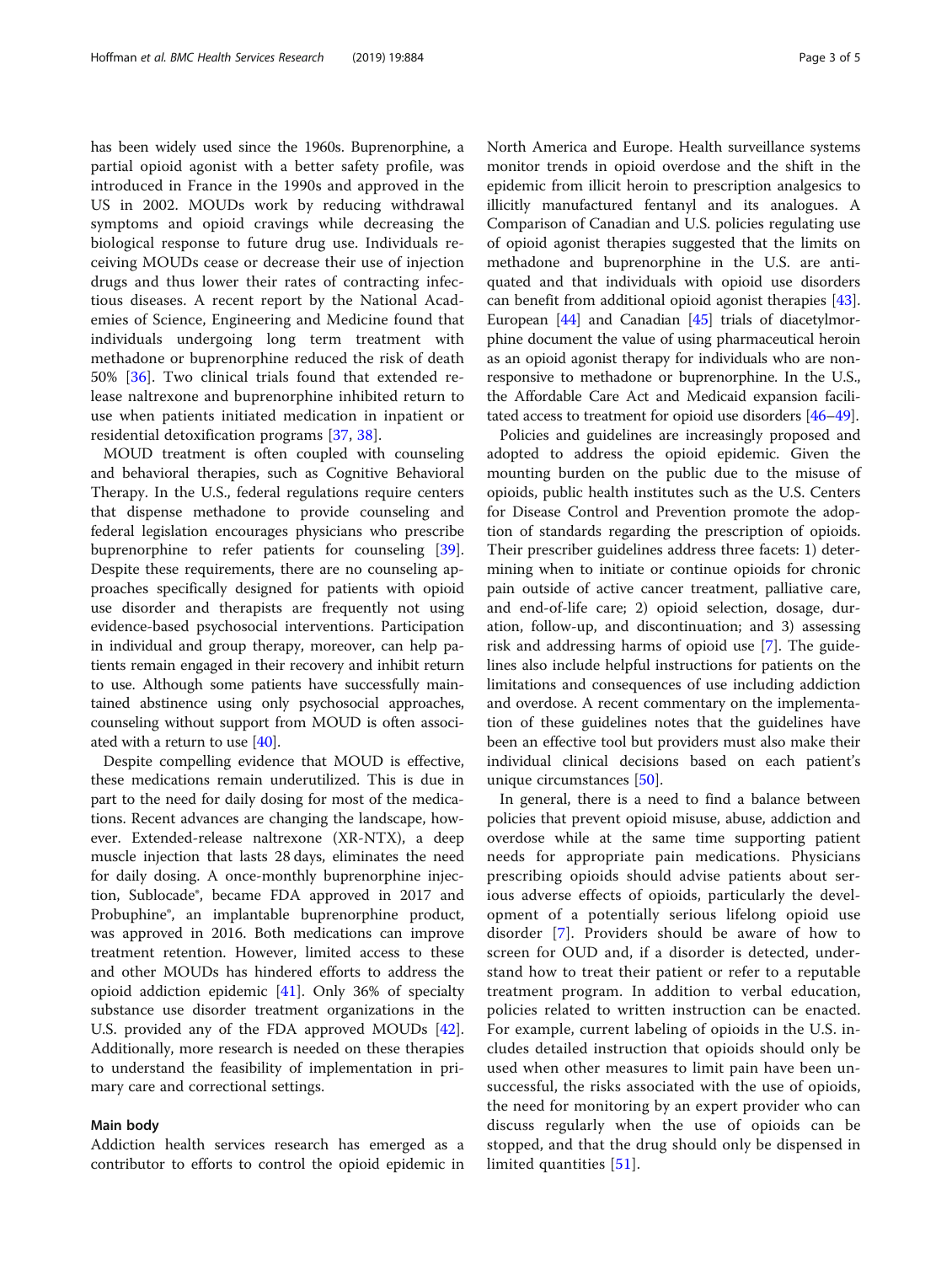<span id="page-3-0"></span>Another strategy includes requiring opioid manufacturers to fund continuing medical education (CME) to providers at low/no cost. These are voluntary programs. In the U.S., the Food and Drug Administration mandates education for all prescribers, although obstacles remain to fully enacting this requirement [\[51\]](#page-4-0). Additionally, policy makers can review coverage for non-pharmacological pain management (e.g., cognitive behavioral therapy, physical therapy, rehabilitative exercise) and evaluate how current pain management practices and policies (especially concerning complex chronic non-cancer pain) impact patients.

Resources should be invested to ensure that opioid prescriptions are accurately recorded and monitored, so that intervening steps can be taken if problematic patterns are found. Prescription Drug Monitoring Programs can provide prescribers and pharmacies with information that can identify drug seeking, patient safety or patients at risk for opioid use disorder [\[52](#page-4-0)]. PDMPs are databases that track controlled substance prescriptions at a regional level (e.g., country, state, province) and can be useful as a public health tool. Health departments can follow the patterns of the epidemic and this can inform programmatic interventions. Data can also be used to generate reports that can identify inappropriate prescribing trends; responses can then be carried out to address "hot spot" areas that are contributing to the epidemic. These areas can also be targeted for systems that address overdose risk reduction interventions and distribution of naloxone, an effective drug for reversing opioid overdoses [\[53](#page-4-0)]. Results from overdose response programs are showing some effectiveness in preventing overdoserelated deaths [[54\]](#page-4-0).

#### Conclusions

Given developments in the field of OUD prevention and treatment, there is cause for hope in the face of this epidemic. Stable and secure funding is required for evidence-based treatment, evaluation and development of pharmacotherapies to treat drugs of abuse, and assessment of changing policies and policy impacts. Addiction health services research can continue to a) assess the effects of government policies on access to care and access to prescription analgesics, b) monitor changes in the markets for and manufacturing of illicit opioids c) evaluate systems of care for opioid use disorders to enhance treatment access and effectiveness, d) document and monitor the impacts of harm reduction interventions (e.g., syringe exchange and safer injection sites), e) assess prejudice and bias (i.e., stigma) toward people who use drugs and f) measure the economic costs associated with drug use.

#### Abbreviations

MOUD: Medication for opioid use disorder; OUD: Opioid use disorder; TAU: Treatment as usual; XR-NTX: Extended release naltrexone

#### Acknowledgements

The authors wish to thank all of the authors who contributed to the special issue on opioid use disorder.

#### Authors' contributions

KH and DM prepared of an initial draft of the manuscript. JPT contributed to manuscript revisions and reviewed and approved the manuscript. All authors have read and approved the manuscript.

#### Funding

Not applicable.

#### Availability of data and materials

Not applicable

#### Availability of data and materials

De-identified transcripts are available from the corresponding author.

#### Ethics approval and consent to participate

Not applicable

#### Consent for publication

Not applicable.

#### Competing interests

Dr. Kim Hoffman is an associated editor for BMC Health Services Research and serves with Dr. Dennis McCarty as managing editor for the special issue on opioid use disorder.

#### Author details

<sup>1</sup>Oregon Health and Science University-Portland State UniversitySchool of Public Health, 3181 SW Sam Jackson Park Rd., CB669, Portland, OR 97239-3088, USA. <sup>2</sup> Case Western University-University Hospitals, Cleveland OH, USA.

#### Received: 9 August 2019 Accepted: 15 November 2019 Published online: 25 November 2019

#### References

- 1. Compton WM, Stein JB, Robertson EB, Pintello D, Pringle B, Volkow ND. Charting a course for health services research at the National Institute on Drug Abuse. J Subst Abus Treat. 2005;29(3):167–72.
- 2. United Nations. Single Convention on Narcotic Drugs, 1961. Available from: [https://www.unodc.org/pdf/convention\\_1961\\_en.pdf](https://www.unodc.org/pdf/convention_1961_en.pdf)
- 3. Berterame S, Erthal J, Thomas J, Fellner S, Vosse B, Clare P, et al. Use of and barriers to access to opioid analgesics: a worldwide, regional, and national study. Lancet. 2016;387(10028):1644–56.
- 4. Salm-Reifferscheidt L. Tramadol: Africa's opioid crisis. Lancet Lond Engl. 2018;391(10134):1982–3.
- 5. UNODC-WHO M. International standards for the treatment of drug use disorders; 2017. p. 99.
- Kolodny A, Courtwright DT, Hwang CS, Kreiner P, Eadie JL, Clark TW, et al. The prescription opioid and heroin crisis: a public health approach to an epidemic of addiction. Annu Rev Public Health. 2015;36:559–74.
- 7. Dowell D, Haegerich TM, Chou R. CDc guideline for prescribing opioids for chronic pain—united states. JAMA. 2016, 2016. [https://doi.org/10.1001/jama.](https://doi.org/10.1001/jama.2016.1464) [2016.1464](https://doi.org/10.1001/jama.2016.1464) [cited 2016 Apr 16].
- 8. Kalso E, Edwards JE, Moore AR, HJ MQ. Opioids in chronic non-cancer pain: systematic review of efficacy and safety. Pain. 2004;112(3):372–80.
- 9. Abs R, Verhelst J, Maeyaert J, Van Buyten J-P, Opsomer F, Adriaensen H, et al. Endocrine consequences of long-term Intrathecal Administration of Opioids. J Clin Endocrinol Metab. 2000;85(6):2215–22.
- 10. Daniell HW. Opioid Endocrinopathy in women consuming prescribed sustained-action opioids for control of nonmalignant pain. J Pain. 2008;9(1):28–36.
- 11. Martini L, Whistler JL. The role of mu opioid receptor desensitization and endocytosis in morphine tolerance and dependence. Curr Opin Neurobiol. 2007;17(5):556–64.
- 12. Højsted J, Sjøgren P. Addiction to opioids in chronic pain patients: a literature review. Eur J Pain. 2007;11(5):490–518.